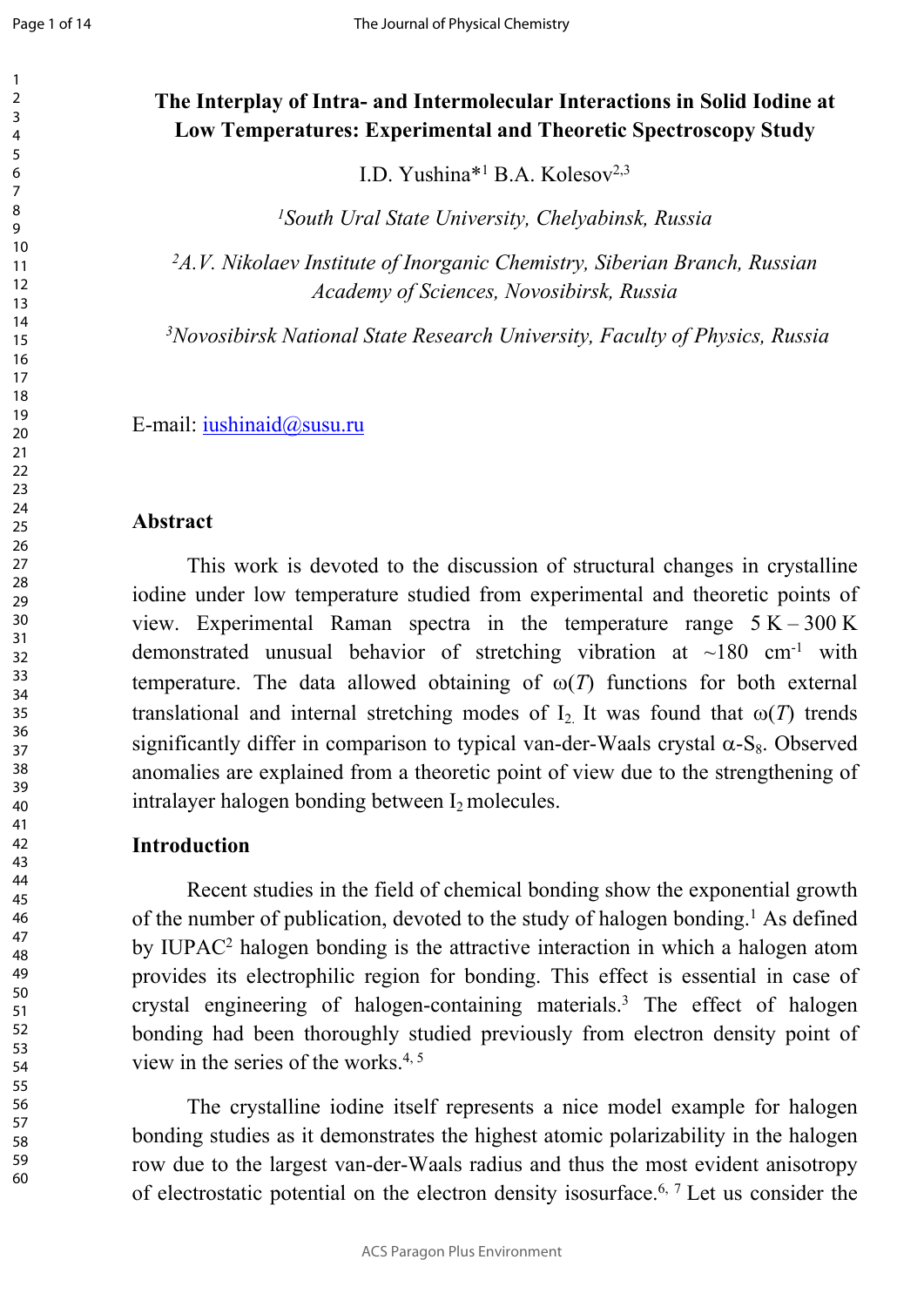fundamental interactions which are presented in the crystal structure of solid iodine. Schematic presentation of considered interactions is shown in Fig. 1 according to experimental X-Ray data.<sup>8</sup> The two main intermolecular interactions here are as follows: the intralayer bond which is usually called as halogen bond (XB) with the distance 3.501 Å and the interlayer long-range I…I van der Waals interaction with distance 4.280 Å. Such notation will be further used through the present work.



Fig. 1 Crystal packing of iodine crystal with shown distances and types of intermolecular interactions according to<sup>8</sup>

The crystal structure and spectral properties of crystalline iodine had been studied using different experimental techniques under various external conditions.<sup>8–11</sup> It was previously reported that under hydrostatic pressures above 23 GPa iodine demonstrates the transition to monoatomic phase so that all the atoms in the layer become indistinguishable and the intra- and intermolecular distances become equal to each other  $(2.965 \text{ Å})^{9,10}$ 

The spectroscopic studies of iodine are often focused on the behavior of intramolecular  $I_2$  stretching modes but low-frequency bands of intermolecular vibrations usually remain beyond consideration. However simultaneous consideration of all vibration bands together with the observation of their dependencies with temperature can give valuable quantitative information about the interplay between intra- and intermolecular interactions.<sup>9, 11</sup>

Recent studies show the anomalous spectral and structural behavior of bromine under high pressures according to experimental and computational data.<sup>12</sup> Non-monotonous change of Br…Br intermolecular distance was interpreted from the point of the influence of intermolecular interactions, although qualitative understanding of these effects had not been found.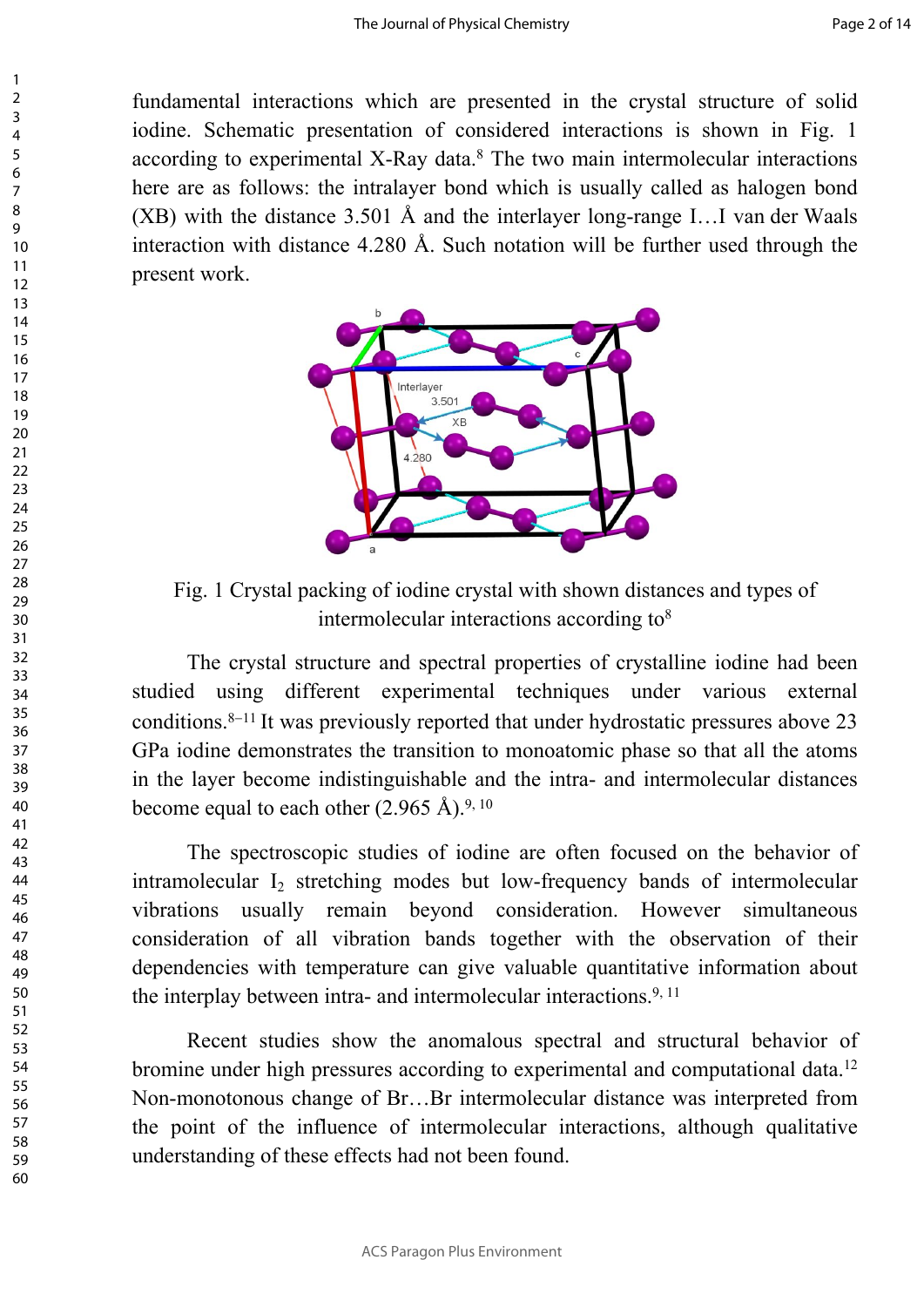Here we perform the attempt not only to experimentally examine the changes in iodine structure under low temperatures, but also to identify theoretically the root electronic properties which cause these changes.

### **Experimental**

Single crystal Raman spectra were collected on a LabRAM Horiba single spectrometer with a CCD Symphony (Jobin Yvon) detector that provided 2048 pixels along the abscissa. The laser line was used for the wavenumber correction of the spectra. The laser power (633 nm line of He-Ne laser) at the sample was typically  $1 \mu W$ . The spectra at all temperatures were measured in backscattering collection geometry with a Raman microscope. The crystals were wrapped in indium foil for better thermal contact, keeping an open area at the upper surface accessible for light, and fixed on a cold finger of the closed cycle He-cryostat (ARS Optical Cryostat DE210AF-GMX-20-OM). All measurements were performed with a spectral resolution of 0.7 cm<sup>-1</sup>.

### **Calculations**

Periodic Kohn-Sham calculations were performed in CRYSTAL17 package<sup>13</sup> using B3LYP- $D^{*14,15}$  functional with dispersion correction.<sup>16,17</sup> Structure optimizations were done under predefined external hydrostatic pressure in the range 0-6 GPa using 8x8x8 k-points net. The modified DZVP set for iodine atom was applied<sup>18</sup>, see supplementary section. Truncation criteria for bielectronic integrals have been set as follows: overlap threshold for Coloumb integrals and Hartree-Fock exchange integrals equals 10−10 a. u., penetration threshold for Coloumb integrals is  $10^{-10}$  a. u.; the first and second criteria for pseudo-overlap are −10 and 10−16 a. u., respectively, these values are higher than the default ones in order to control better quality of calculations. The positions of Raman active modes were calculated for all pressure points according to couple-perturbed Kohn-Sham methodology.<sup>19</sup> No negative modes were observed in Hessian matrix in discussed pressure range with above-mentioned level of theory. The initial structure of crystalline iodine was also optimized in different ways under ambient conditions, the results are presented in Table 1.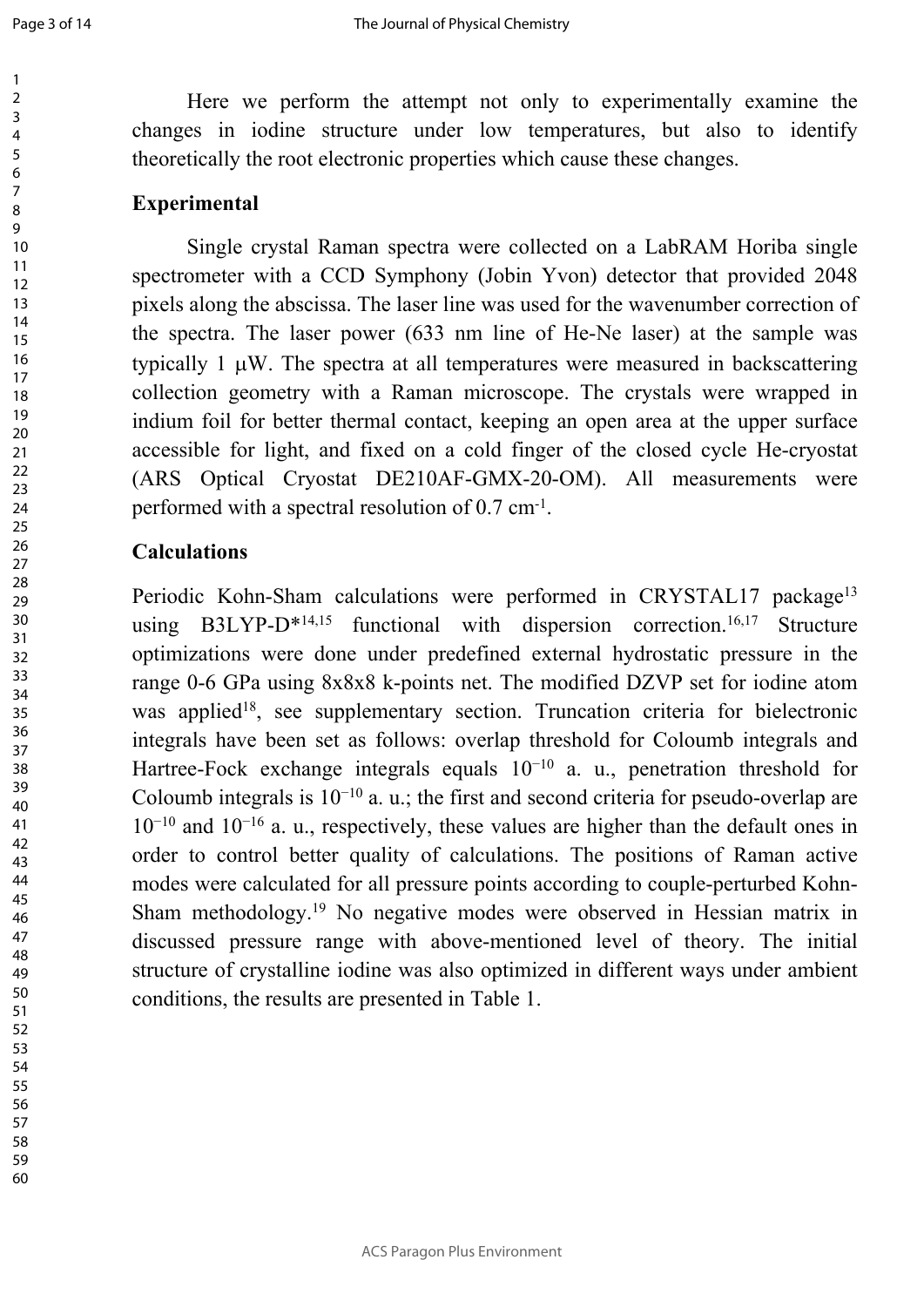| 2                                         |  |
|-------------------------------------------|--|
| 3                                         |  |
|                                           |  |
| 4                                         |  |
| 5                                         |  |
| 6                                         |  |
|                                           |  |
|                                           |  |
| 8                                         |  |
|                                           |  |
| €                                         |  |
| 10                                        |  |
| 1<br>$\mathbf{1}$                         |  |
|                                           |  |
| 1.<br>$\overline{2}$                      |  |
| 13                                        |  |
| 1<br>4                                    |  |
|                                           |  |
| 15                                        |  |
| 16                                        |  |
| 1                                         |  |
|                                           |  |
| 18                                        |  |
| 19                                        |  |
| 20                                        |  |
|                                           |  |
| $\overline{21}$                           |  |
| $\overline{2}$<br>$\overline{ }$          |  |
|                                           |  |
| $\overline{2}$<br>3                       |  |
| $\frac{24}{3}$                            |  |
| 25                                        |  |
|                                           |  |
| 26                                        |  |
| $^{27}$                                   |  |
| 28                                        |  |
|                                           |  |
| 29                                        |  |
| 30                                        |  |
| $\overline{\textbf{3}}$                   |  |
|                                           |  |
| $\overline{\mathbf{3}}$<br>$\overline{2}$ |  |
| $\overline{\mathbf{3}}$<br>ξ              |  |
|                                           |  |
| 34                                        |  |
| 35                                        |  |
| 36                                        |  |
|                                           |  |
| 37                                        |  |
| 38                                        |  |
| $\frac{1}{2}$<br>Ć                        |  |
|                                           |  |
| 40                                        |  |
| 41                                        |  |
| 42                                        |  |
|                                           |  |
| $\ddot{a}$<br>ξ                           |  |
| 44                                        |  |
| 45                                        |  |
|                                           |  |
| 46                                        |  |
| 47                                        |  |
|                                           |  |
| 48                                        |  |
| 49                                        |  |
| 50                                        |  |
|                                           |  |
| 51                                        |  |
| 5.<br>2                                   |  |
| $\overline{5}$<br>ξ                       |  |
|                                           |  |
| 54                                        |  |
| 55                                        |  |
| 56                                        |  |
|                                           |  |
| 57                                        |  |
| 58                                        |  |
|                                           |  |
| 59<br>ر                                   |  |

1

Table 1 Raman active modes (cm-1) using different calculation methods, the values in the brackets correspond to the difference  $\Delta$  between experimental and calculated data

|                                           | $\delta$<br>interlayer | $\delta$ intralayer<br>(XB) | $v_{\rm as}$    | $v_{\rm s}$     |
|-------------------------------------------|------------------------|-----------------------------|-----------------|-----------------|
| B3LYP, $ao*$                              | 63.8(11.2)             | 85.2(0.8)                   | 178.6(1.4)      | 187.4(1.6)      |
| $B3LYP-D$ , ao*                           | 59.0 (16)              | $93.9(-7.9)$                | 175.7(4.3)      | 187.3(1.7)      |
| $B3LYP-D, cv*$                            | 69.6(6.4)              | 84.9(1.1)                   | 181.0(1)        | 189.9(0.9)      |
| B3LYP-D, cell*                            | 55.9(20.1)             | 69.4 (16.6)                 | 182.7(2.7)      | 189.5(0.5)      |
| B3LYP-D3, cv                              | 60.9(14.1)             | 82.0(4.0)                   | 178.0(2.0)      | 186.2(2.8)      |
| $M-06$ , cell*                            | 56.1 (19.9)            | 74.0 (12)                   | 214.1<br>(34.1) | 214.1<br>(25.1) |
| Mean $\Delta$ , cm <sup>-1</sup>          | 14.7                   | 7.7                         | 8.7             | 6.0             |
| Mean $\Delta$ , B3LYP-D,<br>$\rm cm^{-1}$ | 13.4                   | 6.6                         | 4.7             | 1.2             |

\*ao - optimization with fixed cell parameters and allowed shift of only atomic positions; cv- optimization with constant volume;

cell – optimization with simultaneous change of cell parameters and atomic position so that overall symmetry does not change.

The lowest mean delta value is observed for B3LYP-D\*,mod-DZVP, cv optimization – 2.4 cm<sup>-1</sup> over all four bands, with the highest  $\Delta$  contribution due to underestimation of the position of the interlayer band. The main methodological question here is how to correctly reproduce the data for the bands due to intermolecular interaction with the high dispersion component. As we can see the direct account of it in M-06 functional<sup>20</sup> leads to unacceptable results thus the most reasonable way is to treat dispersion on the level of Grimme corrections on the basis of functional which best reproduces the valence band position. Quantumtopological analysis of electron density was performed in TOPOND using the wave function data  $21, 22$ 

## **Results and Discussion**

Experimental Raman spectrum at 5 K is presented on Fig. 2. Here one can see two translational modes at 75 and 86 cm-1 and two valence modes at 180 and 189 cm-1 . According to theoretic interpretation, the first two bands correspond to translational vibrations of the molecules between layers  $(75 \text{ cm}^{-1})$  and within one crystal layer (86 cm-1) correspondently. The latter bands refer to stretching vibrations of covalently bound I-I molecule, symmetric in-phase  $v_s$ , 189 cm<sup>-1</sup> and asymmetric out-of-phase  $v_{as}$ , 180 cm<sup>-1</sup>.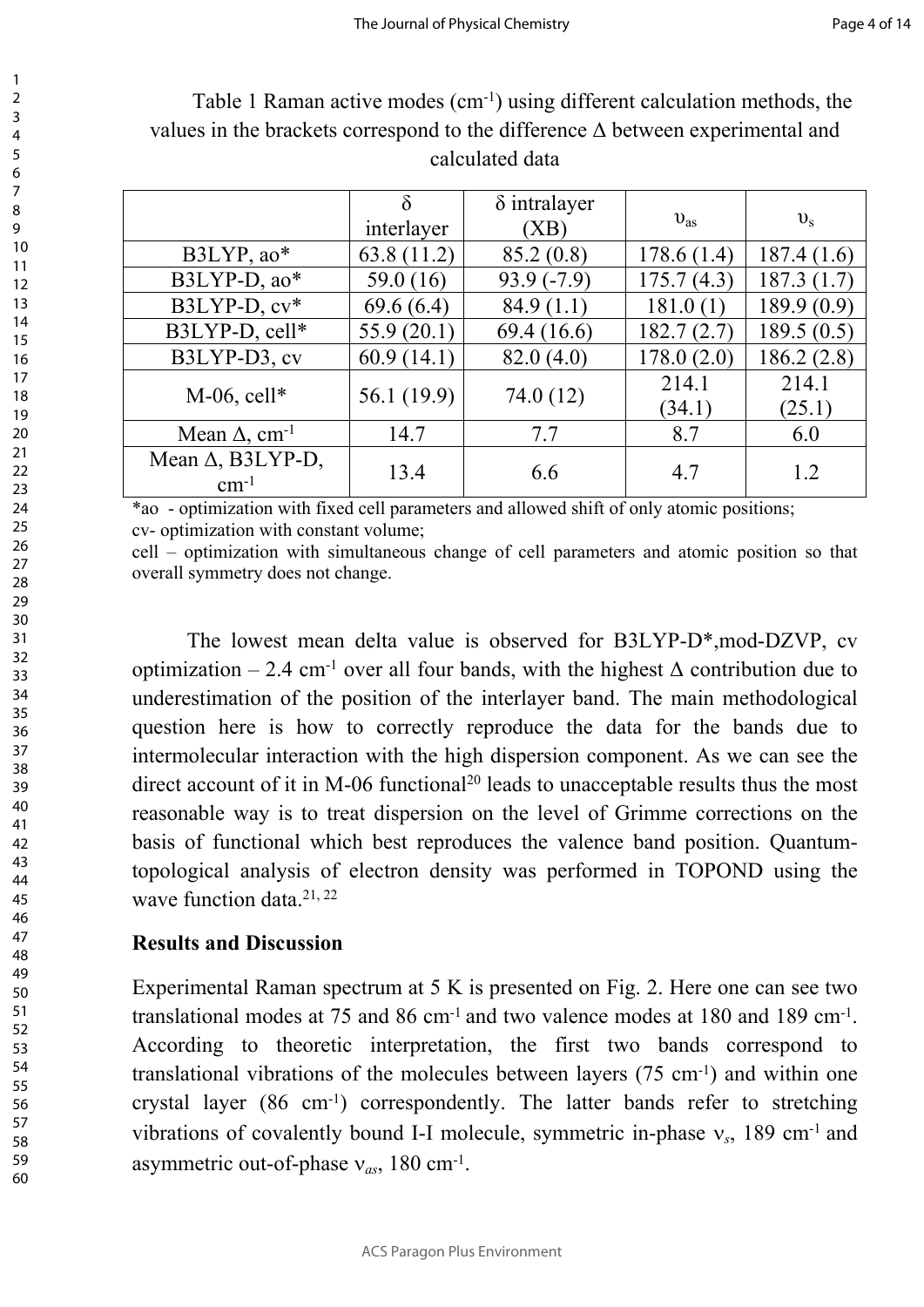

Fig. 2 Experimental Raman spectrum of iodine at 5 K

Fig. 3a-d represents the dependency of peak positions of observed modes with temperature. The solid curves for  $\omega(T)$  at Fig. 3a-b are drawn according to the equation:

$$
\omega(T) = \omega(0) + A \langle n(\omega, T) \rangle, \tag{1}
$$

where  $\langle n(\omega,T)\rangle$  - is the mean value of the vibrational quantum number, defined as Plank's equation. The output of equation (1) can be found in the previous work.<sup>23</sup> The numerical value of anharmonicity coefficient *A* in (1) indicates how the mode wavenumber varies with the change of vibrational quantum number of the oscillator by unity, i.e. from  $\langle n \rangle = 0$  to  $\langle n \rangle = 1$ , from  $\langle n \rangle = 1$  to  $\langle n \rangle = 2$  and so on under corresponding temperatures. In other words, the *А* value equals the magnitude of anharmonic contribution into the  $\omega$  vibration when thermally excited.

 $\omega(T)$  dependency of modes at 180 and 189 cm<sup>-1</sup> demonstrate anomalous behavior. For this reason, solid curves describing the  $\omega(T)$  function of phonons at 180 and 189 cm-1 are related to thermal occupancies not these particular phonons but refer to translational mode at 86 cm-1 in crystal (see below). They show that the wavenumbers of both valence modes depend on the characteristics of intermolecular interactions.

Above mentioned  $\omega(T)$  curves on Fig. 3a-b significantly differ from the ones observed for typical molecular crystals. Hereby anharmonic coefficients *А* for translational modes at 75 and 86 cm-1 are several times higher than in translational modes in typical van-der-Waals crystal  $\alpha$ -S<sub>8</sub>.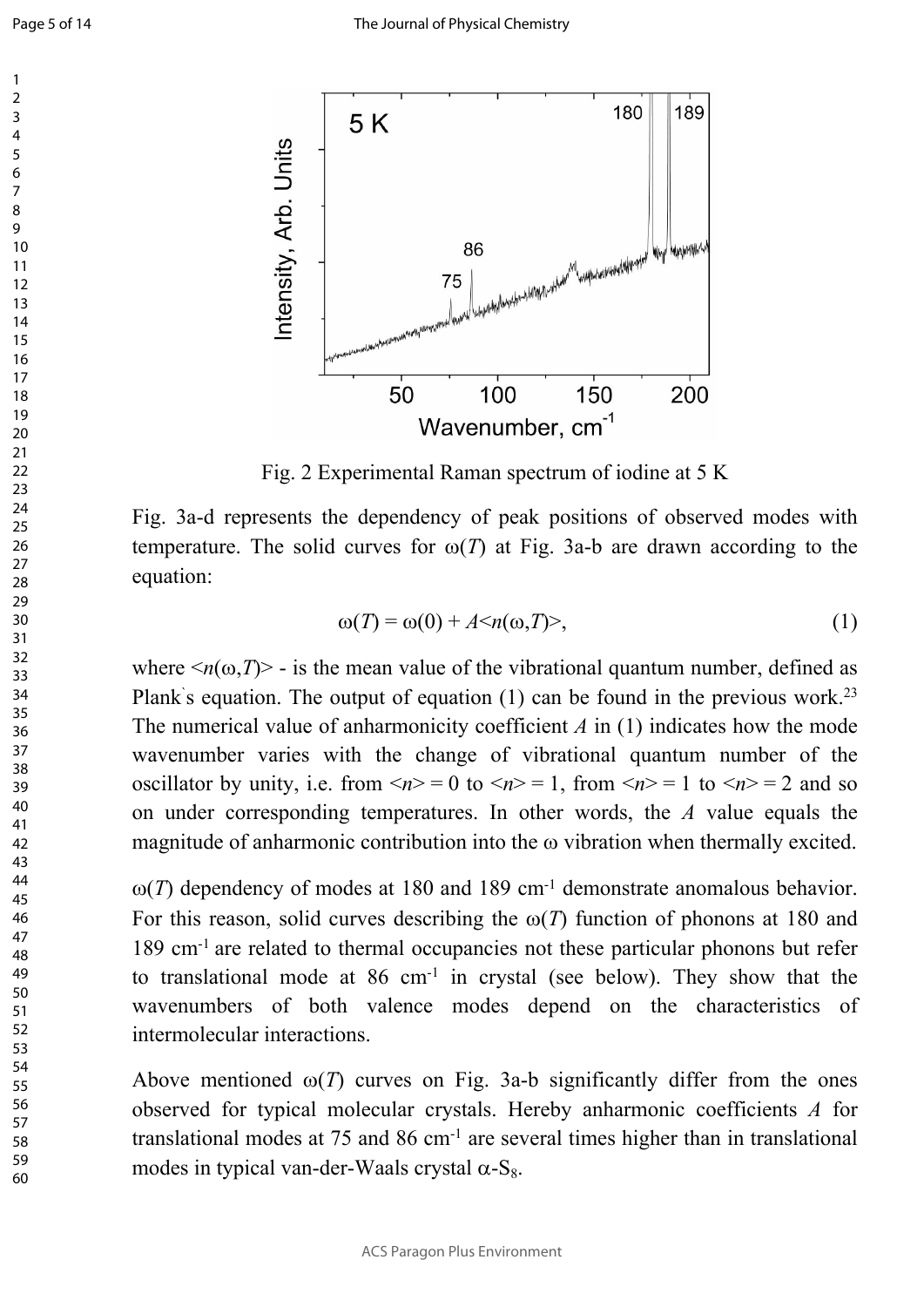

Fig. 3 The experimental dependency of maxima position of the translational (a, b) and stretching (c, d) vibration modes with temperature. A detailed description of fitting parameters can be found in the text. Dependency of  $86 \text{ cm}^{-1}$  (b) mode

permits different fitting in low- (dotted) and high-temperature (dashed) regions.

In Table 2 we compare the *А* values for comparable in frequency translational modes of both  $I_2$  and  $\alpha$ -S<sub>8</sub> crystals. All values have been obtained in the present work. Raman spectra of  $\alpha$ -S<sub>8</sub> were presented elsewhere.<sup>24</sup> It can be seen that translational modes in iodine crystal change with temperatures 2-4 times faster than in sulfur crystal. This means that the intermolecular interactions of  $I_2$ molecules have not only prominent van der Waals component but also a significant effect of polarization which was postulated previously on the basis of gas-phase calculations. This is exactly the effect which is usually attributed in the literature to the emergence of specific halogen bond based on string electrostatic component due to the anisotropy of electrostatic potential distribution on the electron density isosurface.<sup>25</sup>

The most unusual behavior is demonstrated by  $\omega(T)$  dependency of valence modes at 180 and 189 cm<sup>-1</sup>. Instead of expected increase of wavenumber with decrease of temperature, these modes manifest anomalous decrease of wavenumber (fig. 3c-d). Usually decrease of temperature means freezing of the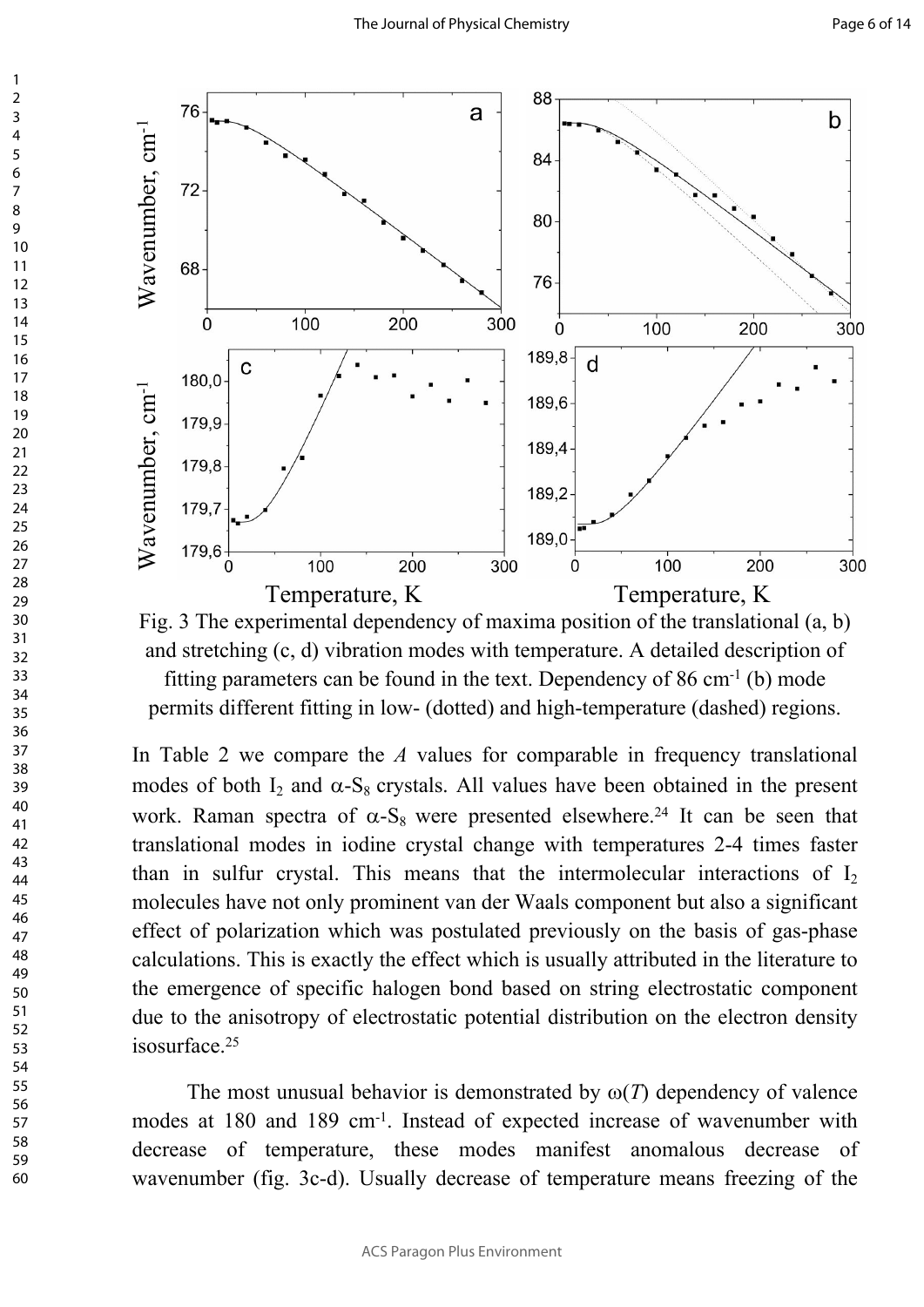vibrations, decrease of their root-means-square amplitude and I-I distance resulting in the strengthening of the covalent bond.

Table 2 Experimental wavenumbers (at 5 K) and anharmonic coefficients *А* of vibration modes in crystals of  $I_2$  and  $\alpha$ -S<sub>8</sub>.

|                              |    |    |                                                                                   | $\alpha$ -S <sub>8</sub> |           |    |    |  |       |      |    |    |    |
|------------------------------|----|----|-----------------------------------------------------------------------------------|--------------------------|-----------|----|----|--|-------|------|----|----|----|
| $\frac{\omega}{\text{cm}^2}$ | 75 | 86 | 31                                                                                | 32                       | $45 \mid$ | 53 | 54 |  | 60 64 | $69$ | 77 | 85 | 91 |
| $\frac{A}{cm^{-1}}$          |    |    | 4.15   6.1   0.285   0.85   0.5   1.26   0.9   2.1   0.5   1.4   0.7   1.4   1.82 |                          |           |    |    |  |       |      |    |    |    |

In order to understand above-mentioned anomalies and to find their origins we performed solid state quantum-chemical calculations with periodic boundary conditions for I<sub>2</sub> crystal. In the attempt to reproduce dynamic character of obtained experimental spectral data with temperature, we made calculation under external hydrostatic pressures to obtain the series of structures with various structural characteristics and spectral data. Following this strategy we able to obtain computational dependencies of bond length and intermolecular distances, wavenumbers of valence and translational vibrations comparable with experimental data. Such computational strategy had been chosen because of significant difficulties in modeling temperature changes thus structural changes observed in the experiment were reproduced in calculations with external hydrostatic pressures.

The change of theoretical I-I distance in the range  $0-3$  GPa of external pressure (fig. 4) is in good agreement with experimental spectral data for stretching vibration (fig. 3c), where at the beginning the frequency is slightly increasing on cooling and then starts decreasing. It is in agreement with the well-known observation that in molecular crystals the change of structural parameters on cooling from ambient temperature to cryogenic conditions usually corresponds to the pressure range 2-3 GPa. Thus only the starting section of the calculated pressure curve is significant for the comparison with experimental spectral data under low temperatures.

On the increase of pressure from 1 to 3 GPa the I–I bond length is not decreasing as it could be expected, but increases. Similar dependency has been recently discovered for the case of Br–Br distance for Br crystals.<sup>12</sup> Similar observations were previously reported in high-pressure experiments with solid iodine according to single crystal X-ray diffraction data<sup>26</sup> and with liquid iodine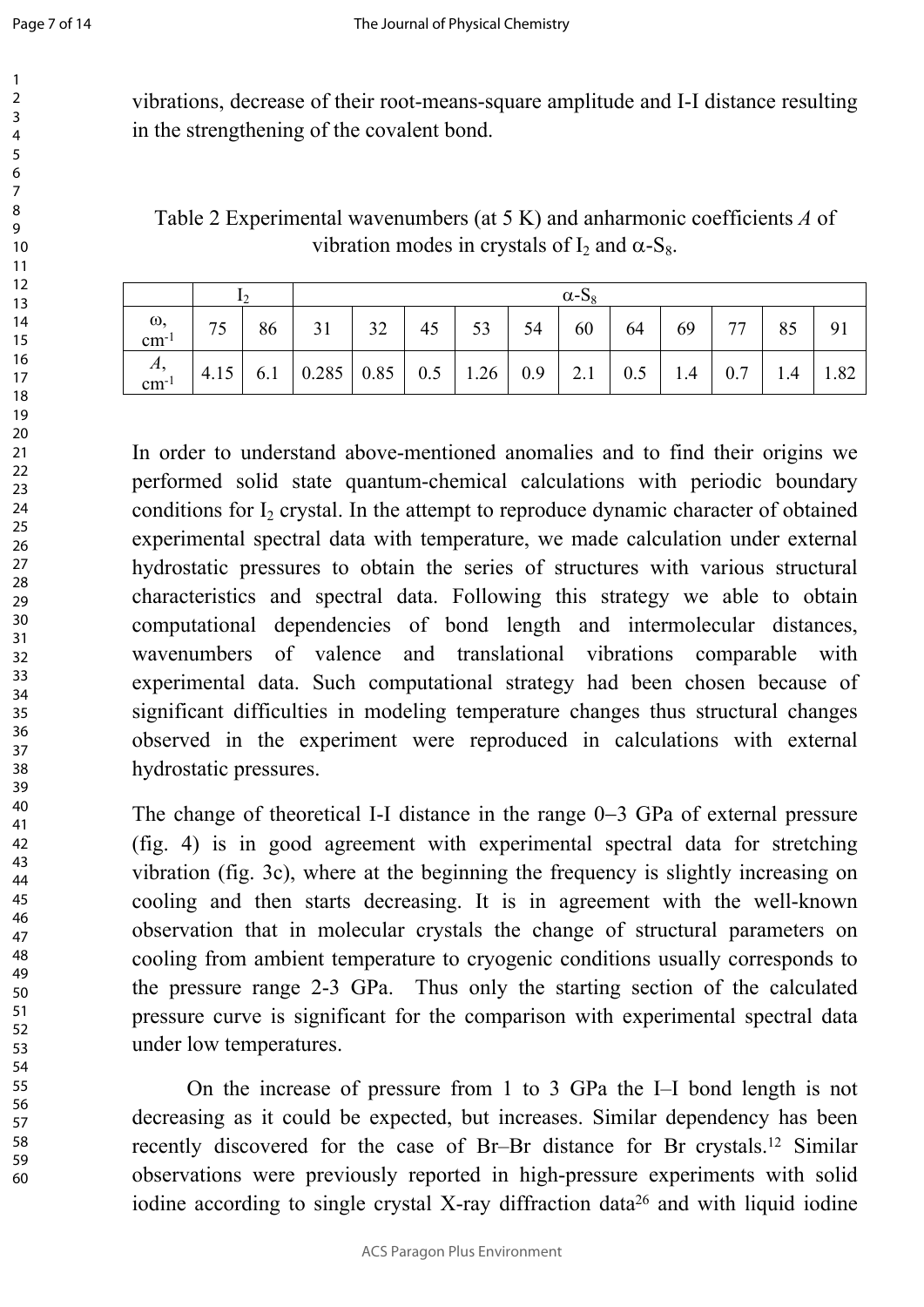according to X-ray absorption spectroscopy data.<sup>27</sup> Thus,  $\omega(T)$  for stretching modes of I-I vibrations (Fig. 3c-d) is highly correlated with the calculated data (fig. 4) if we compare temperature range  $300 K - 5 K$  with pressure range  $0 - 3 GPa$ .

Intramolecular characteristics, i.e. vibrational frequency and bond length as a function of temperature (Fig. 3c-d) and external pressure (Fig. 4) respectively, show anomalies while corresponding intermolecular parameters change linearly (Fig. 5). It proves the hypothesis that the intermolecular interactions in  $I_2$  and  $Br_2$ crystals are significantly more complicated than just Van-der-Waals interaction and includes additional polarization component which becomes evident in some edge conditions: i.e. at approximately 1 GPa in pressure (Fig. 4) and 100-150 K in temperature (Fig. 3c-d).



Fig. 4 Calculated dependency of I–I/I…I distances (Å) over external pressure for interlayer van der Waals interaction (up), intralayer halogen bond (center) and covalent bond (down)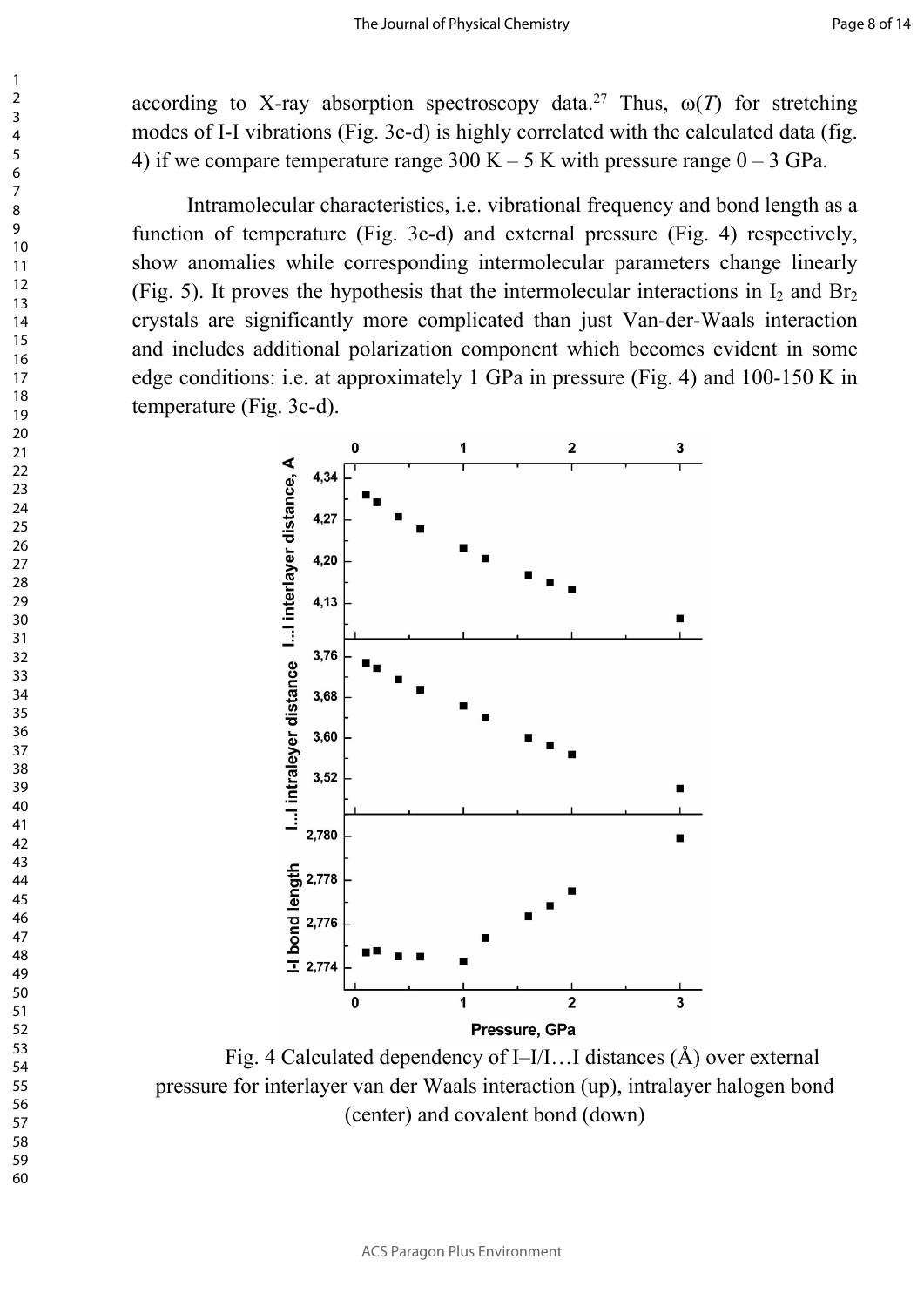

Fig. 5 Calculated dependency of the wavelength of intra- and interlayer I…I vibrations over the change of I…I distances with pressure. The increase of external pressure goes from right side to the left.

The strengthening of intermolecular interaction together with the weakening of covalent bond in the crystals of  $I_2$  and  $Br_2$  is observed in the experiment on cooling and in theory on increase of external pressure up to 3 GPa. Thus it is worth describing this interplay phenomenon on quantum-chemical level and search for electronic parameters which can reveal the quantitative interrelation between the frequency of valence and translational modes as well as I-I lengths and I...I distances. Electron density of covalent bond is insufficiently representative for such tasks as it does not show significant differences for such low changes in I-I bond length in the range  $0 - 3$  GPa corresponding to the conditions of the experiment and besides does not exhibit linear correlation with experimental spectral data. If we compare this observation with the charge density data for bromine,<sup>12</sup> we see that the authors identify significant changes in the 2D distribution of electron density within crystal layer only for pressure above 5.4 GPa which is much higher than we can directly compare with low-temperature data.

However, we found that electron localization function (ELF) value in the bond critical point of electron density for I–I covalent bond can uniformly determine and predict the position of both stretching and translational bands and the dependency in this case is clearly linear:  $R^2 = 0.980$  for interlayer vibration, 0.981 for intralayer,  $0.995$  for  $v_{\text{as}}$  vibration (fig. 6a).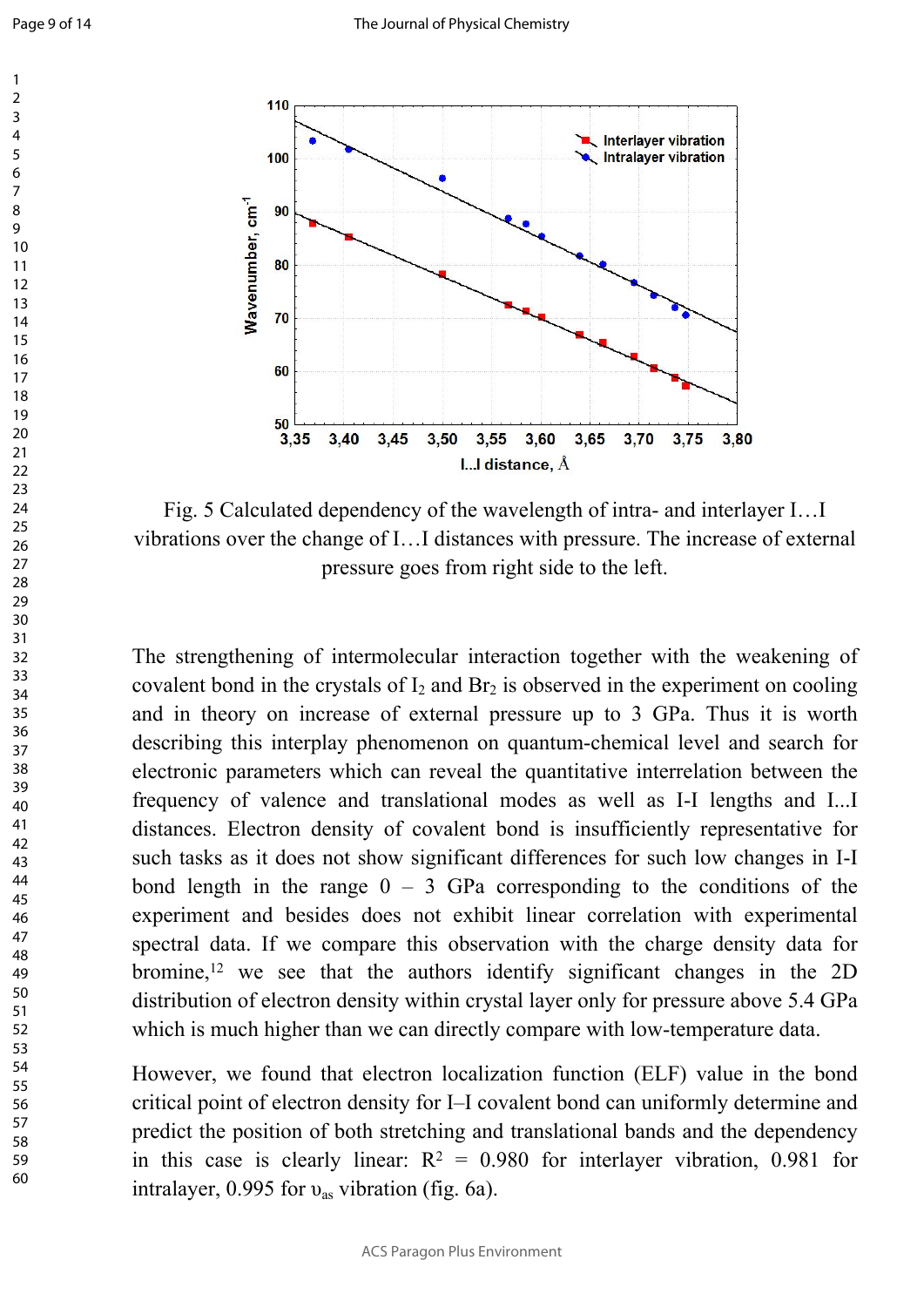

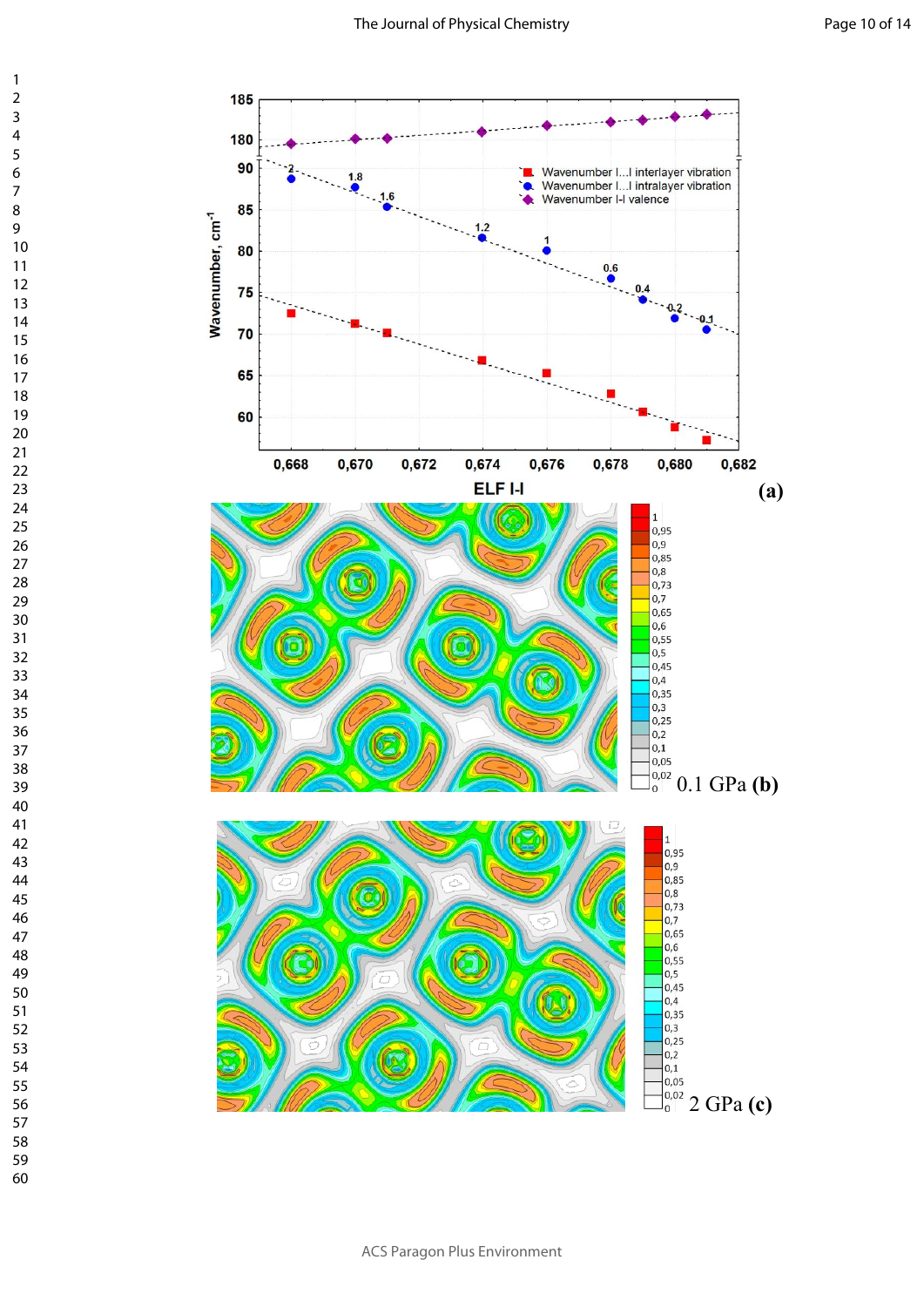Fig. 6: a) Interrelation between ELF value in the bond critical point of electron density for I-I covalent bond and the calculated position of stretching and translational modes, the pressure decreases from right to the left as it is shown near the dots of halogen bond vibration (blue); Distribution of ELF values in the *bc* crystal plane at 0.1 (b) and 2 (c) GPa

This observation can be explained on the basis of physical meaning and definition of ELF: it represents the degree of electron localization revealing the regions of electron accumulation.28, 29 As it is a relative scale normalized in the range from 0 to 1, where 1 corresponds to perfectly localized electron and 0.5 refers to the delocalized electron gas. It was previously noticed, that ELF values for I-I bond above 0.5 correspond to the existence of bound molecular iodine as a subunit in complex polyiodide systems, while for I-I bond in triiodide ELF values are usually below 0.5.[4](#page-0-0) At the same time special distribution of ELF function in the *bc* crystal plane (Fig. 6b-c) shows decrease of ELF values in the region of covalent bond (isoline 0.65, yellow) and in the region of lone-pairs in equatorial part of iodine atoms (isolines 0.8 and 0.85, orange) together with increase of values between I<sub>2</sub> molecules in the region of halogen bonds. The molecular and atomic character of different phases of iodine was previously studied using ELF.<sup>30</sup> Recently the role of ELF in prediction of compressibility in solids was also considered.<sup>31</sup> This theoretic interplay between covalent and halogen bond characteristics brings us closer to the understanding of both anomalous behavior of experimental stretching vibration band dependency with temperature (fig. 3c-d), as well as of high values of anharmonic coefficients in crystalline  $I_2$  (Table 2). It also represents the structural trends which subsequently lead to the formation of atomic structure with indistinguishable covalent and halogen bond above 23 GPa.

### **Conclusions**

The features of intra- and intermolecular interactions in the crystal structure of  $I_2$  discussed in the present work are only the part of more general phenomenon when any strengthening if intermolecular interaction leads to weakening of intramolecular one. This empirical rule is usually well-proved on the examples of inclusion structures, in which host-guest interaction leads to low-wavenumber shift of intramolecular vibrations of guest bonds which are the most adjacent to the subcell of a host. One of the most common-known examples is the case of C-H vibrations in methane molecules in crystallohydrates. Their frequency is significantly lower in comparison to the frequency in unbound state and besides the more methane molecules there are in the cavity the stronger is the shift. This phenomenon still has no convincing justification. Taking into account the effects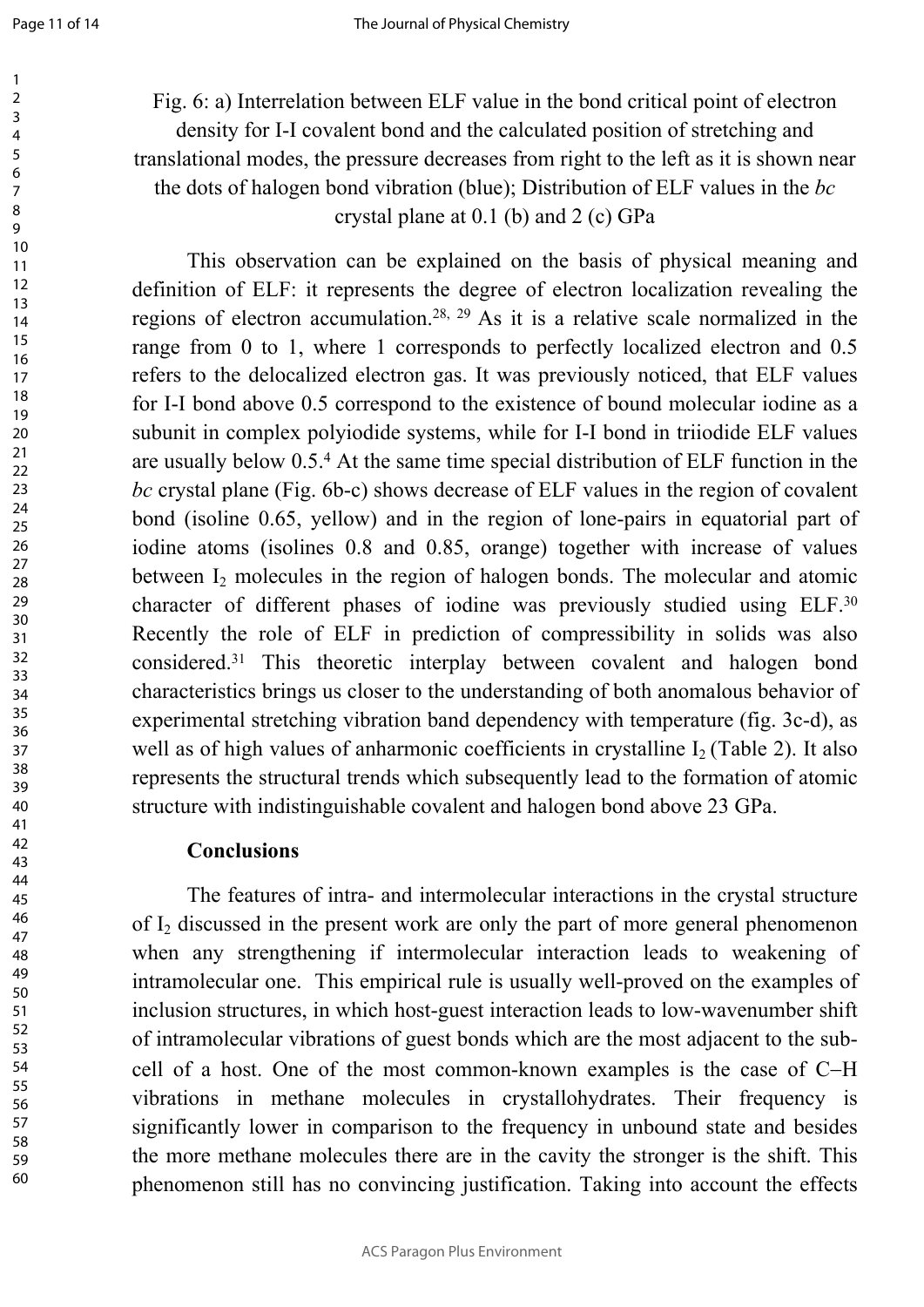of intermolecular interactions makes the observable frequency shifts quite reasonable.

**Supplementary information** Basis set description, illustration of dependency of covalent, halogen and interlayer I…I distances over external pressure, as well as thermal response properties obtained within quasi-harmonic approximation are presented in the Supplementary section.

#### **Acknowledgements**

IDY acknowledges support by the Ministry of Education and Science of the Russian Federation (grant No. 4.1157.2017/4.6); Government of the Russian Federation (Act 211, contract No. 02.A03.21.0011).

#### **References**

<sup>1</sup> [Cavallo,](https://pubs.acs.org/author/Cavallo%2C+Gabriella) G.; [Metrangolo](https://pubs.acs.org/author/Metrangolo%2C+Pierangelo), P.; [Milani](https://pubs.acs.org/author/Milani%2C+Roberto), R.; [Pilati,](https://pubs.acs.org/author/Pilati%2C+Tullio) T.; [Priimagi,](https://pubs.acs.org/author/Priimagi%2C+Arri) A.; [Resnati,](https://pubs.acs.org/author/Resnati%2C+Giuseppe) G.; [Terraneo](https://pubs.acs.org/author/Terraneo%2C+Giancarlo), G. The halogen bond. *Chem. Rev.* **2016**, *116*, 2478–2601. DOI: 10.1021/acs.chemrev.5b00484

<sup>2</sup> Desiraju, G. R.; Ho, P. S.; Kloo, L.; Legon, A. C.; Marquardt, R.; Metrangolo, P.; Politzer, P.; Resnati, G.; Rissanen, K. Definition of the halogen bond. *Pure Appl. Chem*. **2013**, *85*, 1711−1713.

<sup>3</sup> [Priimagi](https://pubs.acs.org/author/Priimagi%2C+Arri), A.; [Cavallo](https://pubs.acs.org/author/Cavallo%2C+Gabriella), G.; [Metrangolo,](https://pubs.acs.org/author/Metrangolo%2C+Pierangelo) P.; [Resnati](https://pubs.acs.org/author/Resnati%2C+Giuseppe), G. The halogen bond in the design of functional supramolecular materials: recent advances. *Acc. Chem. Res*. **2013**, *46*, 2686–2695. DOI: 10.1021/ar400103r

<sup>4</sup> Bartashevich, E.V.; Yushina, I.D.; Kropotina, K.K.; Muhitdinova, S.E.; Tsirelson, V.G. Testing the tools for revealing and characterizing the iodine-iodine halogen bond in crystals. *Acta Crystallographica* **2017**, *B73*, 217–226. DOI: 10.1107/S2052520617002931

<sup>5</sup> Bartashevich, E.V.; Yushina, I.D.; Stash, A.I.; Tsirelson, V.G. Halogen bonding and other iodine interactions in crystals of dihydrothiazolo(oxazino)quinolinium oligoiodides from the electron-density viewpoint. *Crystal Growth & Design* **2014**, *14*, 5674–5684. DOI: 10.1021/cg500958q

<sup>6</sup> Politzer, P.; Lane, P.; Concha, M. C.; Ma, Y. G.; Murray, J. S. An overview of halogen bonding. *J. Mol. Mod*. **2007**, *13*, 305–311.

<sup>7</sup> Politzer, P.; Murray, J. S.; Clark, T. Halogen bonding: an electrostatically-driven highly directional noncovalent interaction. *Phys. Chem. Chem. Phys*. **2010**, *12*, 7748–7757.

<sup>8</sup> Bertolotti, F.; Shishkina, A. V.; Forni, A.; Gervasio, G.; Stash, A. I.; Tsirelson, V. G. Intermolecular bonding features in solid iodine. *Crystal Growth & Design* **201**4, *14*, 3587–3595.

<sup>9</sup> Kume, T.; Hiraoka, T.; Ohya, Y.; Sasaki, S.; Shimizu, H. High pressure Raman study of bromine and iodine: soft phonon in the incommensurate phase. *Phys. Rev. Lett*. **2005**, *94*, 065506.

<sup>10</sup> Takemura, K.; Kyoko, S.; Hiroshi, F.; Mitsuko, O. Modulated structure of solid iodine during its molecular dissociation under high pressure. *Nature*, **2003**, *423*, 971–974.

<sup>11</sup> Tassini, L.; Gorelli, F. A.; Ulivi, L. Far infrared phonons of solid iodine under pressure. *Chemical Physics Letters* **2003**, *378*, 105–110.

<sup>12</sup> [Wu,](https://www.nature.com/articles/srep25649#auth-1) M.; [Tse](https://www.nature.com/articles/srep25649#auth-2), J. S.; [Pan](https://www.nature.com/articles/srep25649#auth-3), Y. Anomalous bond length behavior and a new solid phase of bromine under pressure. *Scientific Reports* **2016**, *6*, Article number 25649.

<sup>13</sup> Dovesi, R.; Erba, A.; Orlando, R.; Zicovich-Wilson, C. M.; Civalleri, B.; Maschio, L.; Rerat, M.; Casassa, S.; Baima, J.; Salustro, S.; Kirtman, B. Quantum‐mechanical condensed matter simulations with CRYSTAL. *[WIREs Comput Mol Sci.](https://doi.org/10.1002/wcms.1360)* **2018**, *8*, e1360.